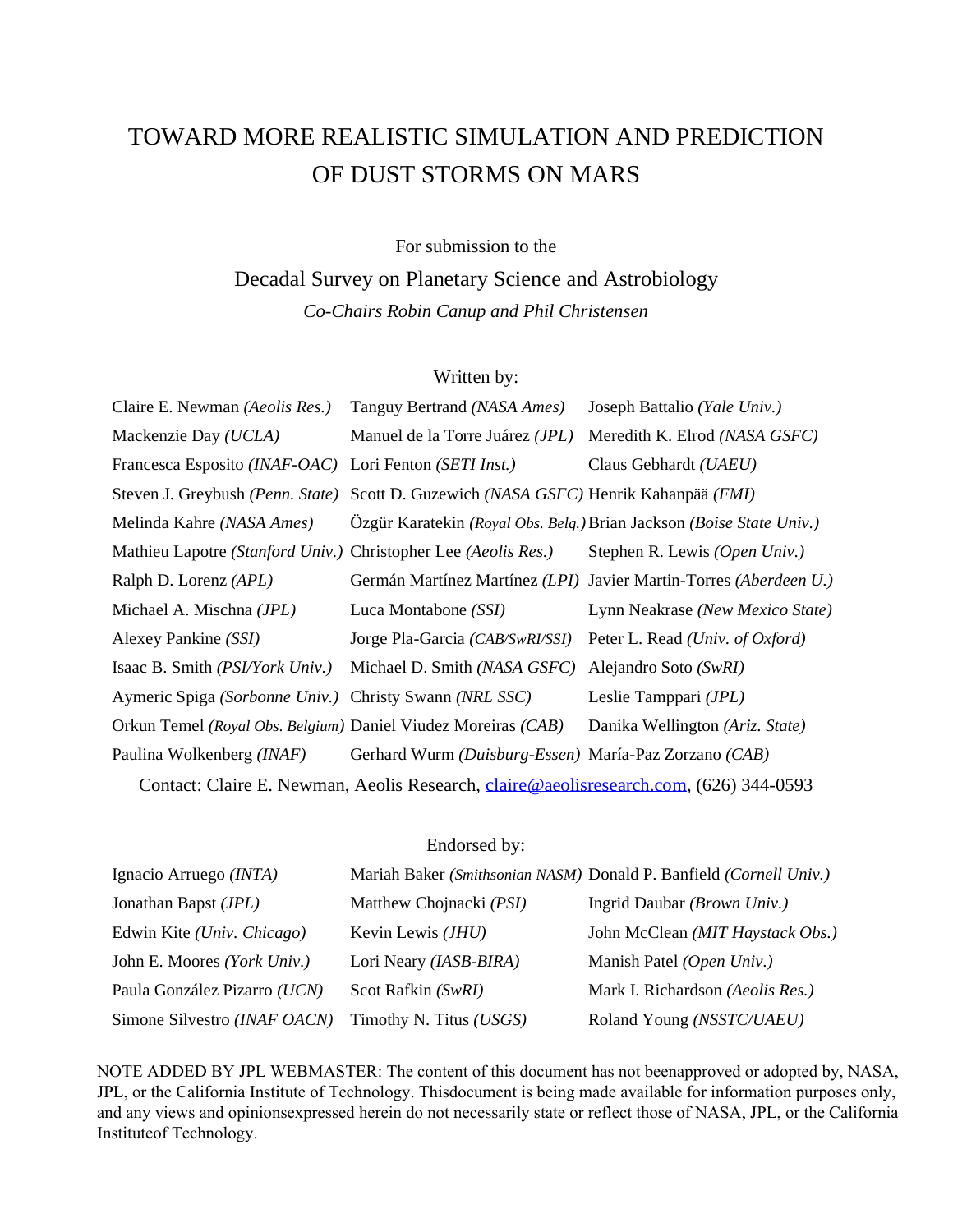#### **Toward more realistic simulation and prediction of dust storms on Mars**

Atmospheric dust is a more extreme modifier of weather and climate on Mars than water vapor is on Earth. Global dust storms enshroud Mars in a veil of dust for months and have major implications for past and present climate, geologic history, habitability, and exploration. Yet their mysterious origins mean we remain unable to realistically simulate or predict them.

In this White Paper, we find that key **Knowledge Gaps** are: **A.** how dust is lifted; **B.**  constraints on near-surface winds and boundary-layer processes; **C.** the distribution of mobile surface dust; and **D.** the key processes and feedbacks by which dust storms begin and evolve.

To make progress in the next decade, we make four **Recommendations** *in order of priority*: **#1**. Properly accommodate a minimum payload of meteorological and aeolian sensors on future Mars surface missions; **#2.** Continue orbital monitoring of the evolving surface dust distribution; **#3.** Expand orbital measurements to include winds and full diurnal coverage; and **#4.** Continue orbital monitoring and add surface measurements of aerosols during dust storms.

#### **1. Introduction.**

Major (regional and global) dust storms dominate weather and climate variability on presentday Mars[\[1](http://doi.org/10.1088/0034-4885/78/12/125901)[,2](https://ttu-ir.tdl.org/bitstream/handle/2346/72982/ICES_2017_175.pdf)[,3\]](http://doi.org/10.1007/s11214-017-0360-x). Absorption and scattering of visible and IR radiation by dust strongly affect the thermal state of the thin Mars atmosphere $[4]$ , while dust provides condensation nuclei for water and CO<sup>2</sup> cloud particles, which also affect radiative fluxes[\[5\]](http://doi.org/10.1002/2013JE004550). Global dust storms (GDS) occur ~three times per Mars decade and to date have been observed in only northern fall and winter, when the global circulation is strongest<sup>[\[1\]](http://doi.org/10.1088/0034-4885/78/12/125901)</sup>. Tenfold increases in column dust opacity are typical during GDS, with intense vertical motions transporting dust to far higher altitudes than usual[\[6\]](http://doi.org/10.1029/2019JE006110).

The key processes and feedbacks that produce GDS remain poorly understood, hence current atmospheric models fail to self-consistently simulate observed dust storm activity. This means we have no predictive capability for when GDS may occur, either now or in Mars's past. And crucially, due to the huge impact of GDS on the atmosphere and surface, our lack of ability to simulate realistic dust storms has major implications for Mars science and exploration: from understanding the present climate  $(\S 2.1)$ , to modeling past climates and water cycles  $(\S 2.2)$ , to exploring how wind, water, and dust cycles varied over time to interpret geology and assess potential habitability (§2.3), to quantifying and mitigating risks posed to Mars missions (§2.4).

## **2. Impact of better dust storm simulation and prediction on Mars science and exploration.**

Here we explain why understanding dust storms is critical to Mars science and exploration. These arguments tie closely to Goals and Objectives identified by the Mars Exploration Program Analysis Group (MEPAG) in their 2020 Goals Document<sup>[\[7\]](https://mepag.jpl.nasa.gov/reports/MEPAGGoals_2020_MainText_Final.pdf)</sup>, as indicated in each section. *2.1 Dust storms and the present climate of Mars (ties to MEPAG Goal II Objective A).*

Global storms produce tens of K increases in middle-atmosphere temperatures  $[8]$ , nighttime warming and daytime cooling at and near the surface [\[9\]](http://doi.org/10.1029/2019JE005985), plus greatly altered wave activity and a stronger global circulation[\[10\]](https://doi.org/10.1175/1520-0469(1996)053%3C1290:CMSOTT%3E2.0.CO;2). This in turn affects  $CO<sub>2</sub>$  cap retreat[\[11\]](http://doi.org/10.1016/j.pss.2007.08.003), raises cloud heights[\[12\]](http://doi.org/10.1029/2019JE006300), and reduces water transport to the South pole[\[13\]](https://doi.org/10.1016/j.icarus.2019.05.010). Global storms rearrange surface dust, altering patterns of surface heating. They also strongly enhance interactions between the lower and upper atmosphere: modify thermospheric temperatures and densities[\[14\]](https://doi.org/10.1029/2019GL082889), increase ionospheric altitudes and photochemical loss rates  $[15]$ , and raise more water to high altitudes  $\Rightarrow$  more hydrogen loss to space[\[16\]](https://doi.org/10.1029/2019JE006109). Hence understanding modern climate processes requires an understanding of GDS. *2.2 Dust storms and past climates of Mars (ties to MEPAG Goal II Objectives B & C).*

We must understand the processes and feedbacks that produce today's dust cycle and climate before we can confidently simulate the climates of the past. For example, recent climates were likely modulated mainly by Mars's orbital parameters<sup>[\[17\]](https://doi.org/10.1016/j.icarus.2004.04.005)</sup>, driving large shifts in annual mean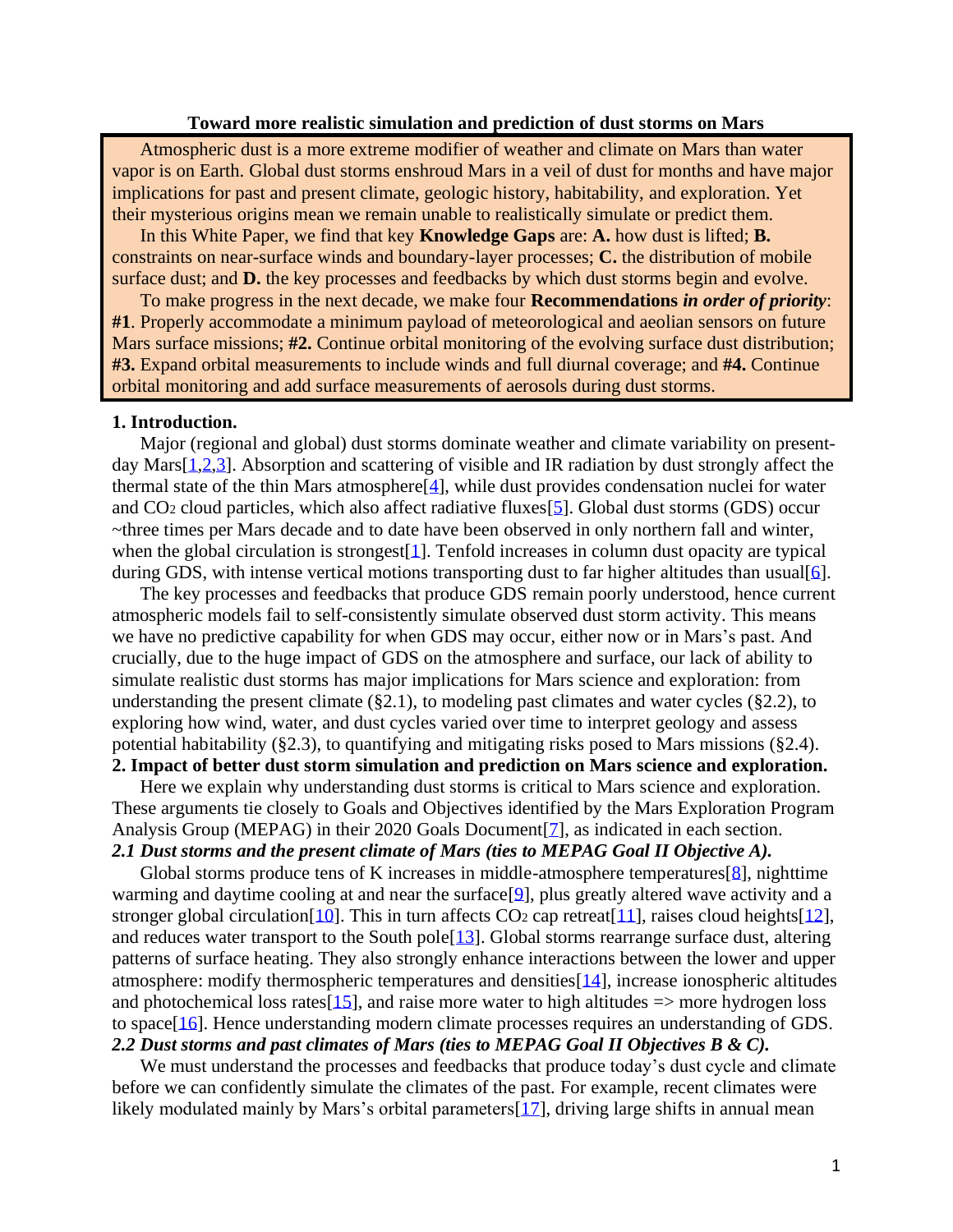pressure as more of the CO<sup>2</sup> atmosphere condensed onto, or sublimated from, the surface. Such pressure shifts would have affected wind stress and hence efficiency of dust lifting and intensity of GDS[\[18\]](https://doi.org/10.1016/S0019-1035(02)00017-9), in turn affecting each process described in §2.1, from cap processes to water escape. *2.3 Dust storms, geology, water, and habitability of Mars (ties to MEPAG Goals I and III).*

The strong links between dust, temperature, and the water cycle mean that poor knowledge of past dust cycles greatly increases uncertainty in when and where water ice or liquid may have existed at the surface, especially during the recent past when surface pressures were relatively low and dust dominated heating. The polar layered deposits provide insight into Mars's recent climate history[\[19\]](https://doi.org/10.1002/2016GL071197) and are hugely affected by dust storm activity, which impacts both polar dust amount & sedimentation rate[\[20\]](http://doi.org/10.1016/j.icarus.2012.08.009) *and* the rate & nature (snow/ice) of polar volatile deposits[\[21\]](http://doi.org/10.1038/nature03561). Improved simulation of dust storms would produce more confident predictions of dust and ice accumulation at Mars's surface over orbital cycles, for comparison with observed layering[\[19\]](https://doi.org/10.1002/2016GL071197). Correctly modeling the role of storms in recent climates may also be key to understand transient liquid water events, which are of prime interest for Mars. Dust storms also drive surface dust redistribution and strong winds, hence are crucial to landscape evolution[\[22\]](https://resolver.caltech.edu/CaltechETD:etd-03052003-124751). The sedimentary rock record reveals cycles of surface abrasion and dust deposition[\[23\]](https://doi.org/10.2110/pec.12.102.0001), and wind-driven erosion has removed  $\sim$ 100s of m of material in some areas $[24]$ . Improved storm simulations will result in better modeling of related aeolian activity, clarifying the relative importance of seasonal vs storm winds $[22]$ . Finally, erosion exposes preserved organics not yet degraded by cosmic rays $[25]$  thus the impact of storms on erosion rates aids in assessing the preservation potential of biosignatures. *2.4 Dust storms and Mars exploration (ties to MEPAG Goal IV).*

As discussed in §2.1, major storms strongly perturb upper atmospheric density  $[14]$ , which is crucial for aerocapture. Even regional storms strongly modify local visibility, temperature, wind, and density in the lower/middle atmosphere, which impact parachutes, navigational imaging, and other EDL processes[\[26\]](https://doi.org/10.1109/AERO.2010.5447015). Launch windows do not permit spacecraft arriving at or leaving Mars to easily avoid the storm season, so more realistic simulations would allow better risk assessment and mitigation. Long missions will expose astronauts and equipment to a constant barrage of dust[\[27\]](https://www.hou.usra.edu/meetings/marsdust2017/pdf/6035.pdf). The tiniest grains pose threats to human soft tissues and are harmful to the mechanisms, filters, etc. that are vital to *in situ* resource utilization[\[28\]](https://doi.org/10.1016/j.pss.2020.104975). Performance of solar panels, cameras etc. is adversely impacted by dust deposition, which peaks during GDS fallout. Peak insolation may fall to 10% of normal during GDS[\[9\]](http://doi.org/10.1029/2019JE005985), so forecasting would be invaluable for solar-powered missions; with more advance warning, Opportunity might have adjusted its tilt and survived[\[29\]](http://hdl.handle.net/2014/47103). **3. The current state of dust storm simulation and prediction for Mars.**

#### *3.1 Overview of observed dust storms.*

Only ten GDS have been observed since the first well-observed GDS in 1956 [\[30\]](http://doi.org/10.1016/j.icarus.2018.07.023). To date, they have been observed to begin between areocentric solar longitude, Ls~185 and 310°, from a range of precursor storms that often occur in both northern and southern hemispheres, and with specific but widespread primary lifting locations [\[31\]](https://doi.org/10.1016/j.icarus.2013.10.033). Dust levels typically return to nominal values  $\sim$ 80-100 sols after GDS onset $[32]$ . Regional storms may reach similar peak local opacities but have far lower global mean opacities, cover a far smaller area, and last  $\sim$ a few to 20 sols[\[33\]](https://doi.org/10.1029/2000JE001310).

The 2001 GDS was the first to be observed so early in southern spring  $(Ls~185^{\circ})$ , yet in the past two decades such GDS have been most common[\[32\]](http://doi.org/10.1029/2019JE006104). In other words, due to the relatively low number of years observed to date, we continue to be surprised by Martian dust storms. *3.2 The current status of dust storm simulation in Mars climate models.*

We focus here on studies in which simulated storms are determined by the model's dynamics and physics (including parameterized dust processes), as is required for dust storm *prediction*.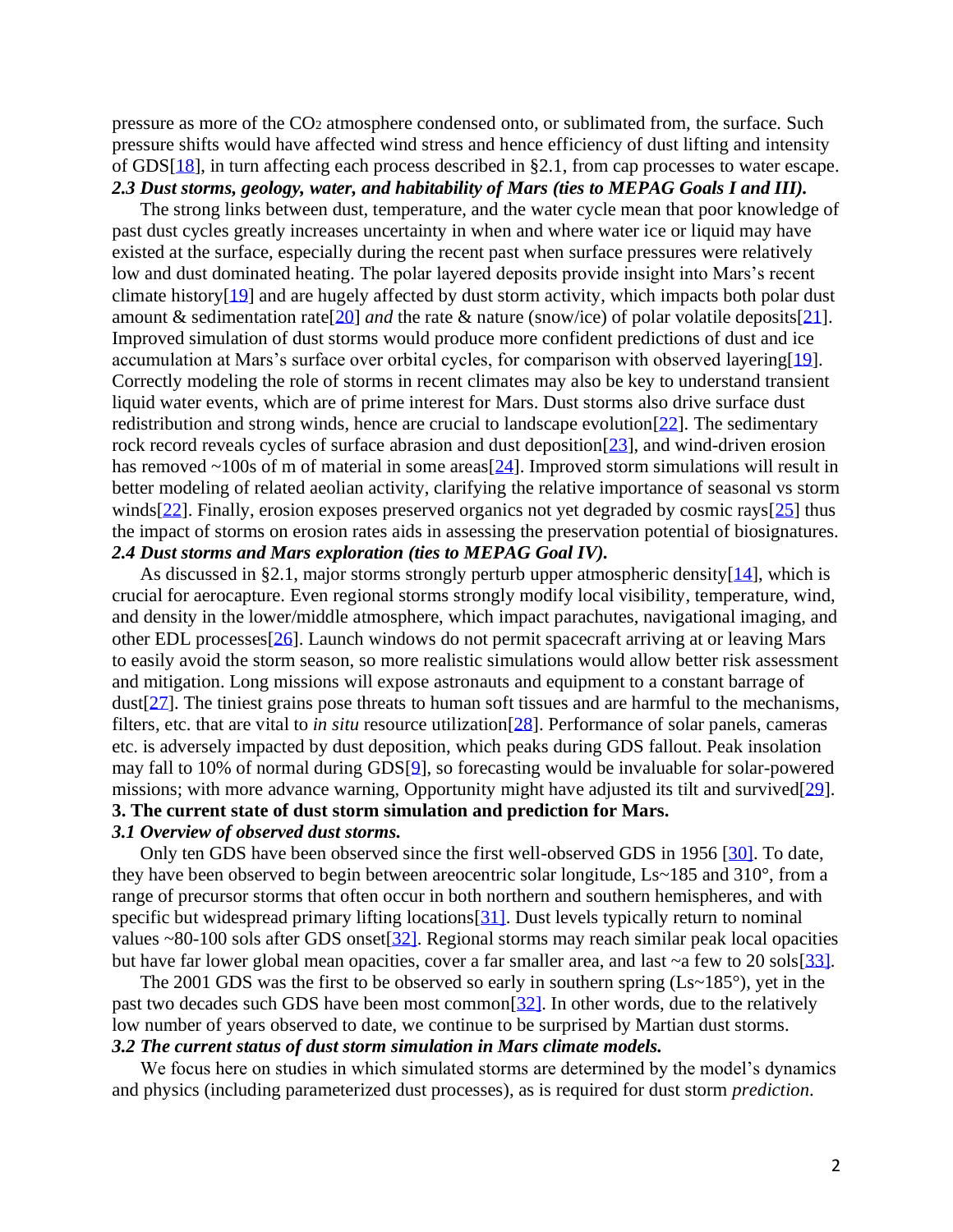The main dust processes in a Mars climate model are: surface lifting; atmospheric transport (mixing by unresolved processes and advection by resolved atmospheric winds); scavenging as condensation nuclei for water or  $CO<sub>2</sub>$  ice; and sedimentation toward the surface[\[5\]](http://doi.org/10.1002/2013JE004550). Though other mechanisms may exist[\[34\]](http://doi.org/10.1007/s11214-016-0296-6), climate models typically include lifting by only a) large-scale surface wind stresses above some threshold and b) 'dust devils' (dusty convective vortices)[\[35\]](http://doi.org/10.1029/2002JE001910). Once lofted, dust strongly affects atmospheric radiative processes, temperature gradients, and winds, which in turn affect future lifting, while surface dust rearrangement affects surface properties and thus radiative fluxes at the surface. Strong positive feedbacks between dust loading, the circulation, surface wind stress, and lifting are likely crucial to the onset and expansion of major storms[\[36\]](http://doi.org/10.1017/9781139060172.010). All of these processes and feedbacks must, therefore, be represented correctly to permit the realistic modeling of dust storms - and hence climate and its variability - on Mars.

**First-generation models** included dust lifting, transport, and sedimentation, and assumed unlimited surface dust availability. High wind stress thresholds were found to produce the best match to the observed large inter-annual variability in GDS, by increasing sensitivity to small year-to-year changes in wind patterns[\[37\]](http://doi.org/10.1029/2005JE002660). However, GDS decay rates were far too slow and the range of onset times and spread of onset locations were much smaller than those observed.

Surface dust on Mars is seen to exhaust locally, especially during GDS[\[38\]](http://doi.org/10.1029/2005JE002485), thus **secondgeneration models explored the impact of limited surface dust availability**. Dust was found to exhaust in high wind stress areas, with the new primary source regions being those with lower wind stresses and more equal lifting and deposition [\[39\]](http://doi.org/10.1016/j.icarus.2015.03.030). Simulations begun from that point, using lower thresholds, had a wider range of onset times and source regions, and more realistic decay rates. However, a feedback between dust cover and thresholds was needed to prevent GDS ceasing as more regions exhausted, and the simulated surface dust distribution was unrealistic. Further, the range of onset times and locations remained too narrow, missing early and late GDS.

**The latest models explore coupling between the dust and water cycles**, with scavenging and water ice radiative effects included  $[5]$ . The ensuing feedbacks sometimes result in greater dust lifting at high northern latitudes around spring equinox and early GDS onset[\[40\]](http://www-mars.lmd.jussieu.fr/paris2011/abstracts/kahre_paris2011.pdf). Yet onset locations, and growth and decay rates, of these early GDS still do not match observations.

In short, while progress has been made, dust storm modeling remains unable to match many aspects of reality. Key Knowledge Gaps that strongly contribute to this are described in §4. *3.3 The possibility of advance dust storm prediction (forecasting).*

As described above, simulations of dust storms do not match the observed range of onset times and locations, especially for early and late GDS. **But if models improve to the point that all storm types are represented realistically, will we be able to predict a GDS in advance?**

In short-term weather forecasting using Data Assimilation (DA), observed orbital dust and temperature profiles can constrain many aspects of large-scale weather in models[\[41\]](http://doi.org/10.1016/j.icarus.2007.08.009). However, constraining the fast-evolving weather features that may be key to dust lifting and transport may require a network of areostationary &/or polar orbiters, &/or surface pressure stations[\[42](https://doi.org/10.1016/S0032-0633(96)00058-X)[,43](http://bit.ly/DustStormsWhitePaperReferences)[,44\]](https://doi.org/10.1186/s40645-019-0276-z). Also, while Mars's atmosphere may be predictable in clear periods, this decreases hugely when the atmosphere is dusty[\[45\]](http://doi.org/10.1256/qj.03.209). Overall, for current models and datasets, dust storm prediction via DA seems impossible more than about a sol in advance. Improved atmospheric models and more data impact studies are needed to improve this and to assess true forecasting limits[\[2](https://ttu-ir.tdl.org/bitstream/handle/2346/72982/ICES_2017_175.pdf)[,42](https://doi.org/10.1016/S0032-0633(96)00058-X)[,44](https://doi.org/10.1186/s40645-019-0276-z)[,46\]](https://doi.org/10.1002/2017EA000274).

If surface dust in key regions is found to be a necessary condition for a given storm type to occur, then observed dust cover may provide advance notice that such storms are/are not possible in a given year[\[39\]](http://doi.org/10.1016/j.icarus.2015.03.030). Dust source mapping has enabled good progress in dust storm prediction on Earth<sup>[\[47\]](https://doi.org/10.1016/j.aeolia.2011.02.001)</sup>, though such efforts benefit from widespread *in situ* data on dust cover and processes.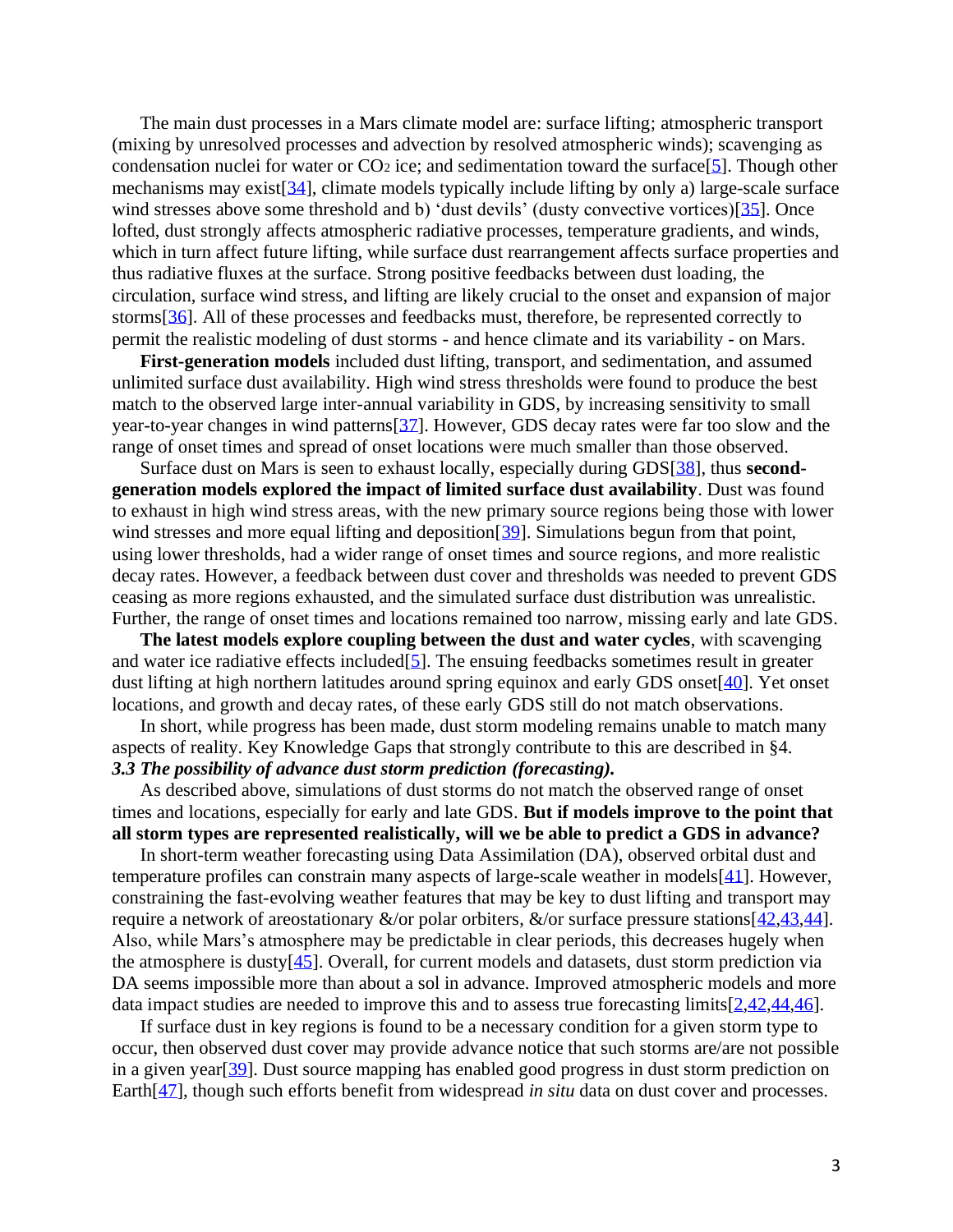A proposed coupling between Mars' orbit and rotation, if correct, may dominate inter-annual variability in winds, dust lifting, and hence GDS[\[30\]](https://doi.org/10.1016/j.icarus.2014.09.038). To date, simulations show close agreement with the occurrence and seasonal timing of historical GDS in only ~60% of years with good observations, but these statistics may improve as climate models become more sophisticated. **4. Key knowledge gaps for realistic Mars dust storm simulation.** 

# *4.1. Knowledge Gap A: How is dust lifted from the surface of Mars?* **Lack of in situ data makes it impossible to represent dust lifting correctly in models.**

To date, understanding of dust and sand motion on Mars - hence parameterizations of dust lifting and dust fluxes in Mars atmospheric models - has relied on Earth theory[\[48\]](http://doi.org/10.1088/0034-4885/75/10/106901), computer modeling[\[49\]](http://doi.org/10.1002/2017JE005275), and wind tunnel experiments at partial Mars conditions[\[50](https://doi.org/10.1029/GL007i002p00121)[,51,](https://doi.org/10.1016/j.icarus.2007.04.035)[52](http://doi.org/10.1016/j.icarus.2018.01.007)[,53\]](http://doi.org/10.1029/2019GL084484). Despite widespread dust lifting observed, expected threshold wind stresses needed to lift dust on Mars were initially far higher than stresses inferred from observations or simulated by models [\[54\]](https://doi.org/10.1016/0019-1035(76)90141-X). The proposed explanation was that larger, less-cohesive sand particles are entrained into saltation at lower wind stresses, then fall back to the surface, increase the total stress and cause dust lifting. However the expected *saltation* threshold was also higher than estimated Mars wind stresses[\[54\]](https://doi.org/10.1016/0019-1035(76)90141-X).

Several solutions have been proposed in the last decade: saltation bursts due to e.g. strong wind gusts may explain saltation at low overall wind speeds [\[49,](http://doi.org/10.1002/2017JE005275)[53\]](http://doi.org/10.1029/2019GL084484); low-cohesion, light-weight dust aggregates, with lower thresholds than individual dust/sand grains, may permit direct dust lifting  $[51]$ ; low gravity may lower particle cohesion and thus lower thresholds  $[52]$ ; electrostatics may enhance dust/sand entrainment[\[55\]](http://doi.org/10.1002/2016GL068463). This has led to new dust/sand entrainment schemes being proposed for Mars, though the emphasis so far has been on thresholds rather than fluxes.

**To date, however, none of these theories or schemes have been verified on Mars itself.**  Thresholds have been estimated by correlating surface changes with modeled wind stresses[\[56\]](http://doi.org/10.1038/ncomms6096) or observed wind speeds[\[57\]](http://doi.org/10.1002/2017JE005263) but not with observed wind stresses. In fact, *wind stress has never been measured directly on Mars*; wind stress =  $u^2 \times$  air density, where drag velocity  $u_*$  depends on both roughness length and atmospheric stability and is not simply a function of wind speed. By definition,  $u_*$  is the vertical flux of horizontal momentum from the surface, which is given by the covariance of horizontal and vertical wind perturbations, thus a direct measurement requires very fast (>10Hz) and accurate 3-D wind measurements*, which have never been made on Mars*. Drag velocity may be *estimated* by measuring winds at multiple heights, but even this has only been done once on Mars and was not linked to observed aeolian activity[\[58\]](http://doi.org/10.1029/1999JE001234). Similarly, Mars sand fluxes have only been *estimated* by tracking changes in surface aeolian features [\[56,](http://doi.org/10.1038/ncomms6096)[57,](http://doi.org/10.1002/2017JE005263)[59\]](https://doi.org/10.1038/nature11022) and lack some or all of the coincident data  $(u_*, g$ rain size, etc.) needed to test theory and improve sand flux parameterizations. Finally, wind-blown dust fluxes have *never* been measured on Mars.

# *4.2. Knowledge Gap B: How good are our predictions of winds and boundary layer processes?* **Despite eight successfully-landed Mars missions, we still lack basic meteorological data for validating near-surface winds and boundary layer processes in Mars atmospheric models.**

Knowing how dust lifting relates to local conditions (§4.1) is not enough. We must also be able to simulate those local conditions correctly in atmospheric models before we can simulate realistic patterns of dust lifting, and hence dust storm onset and growth. Mixing and advection of lofted dust must also be correct if models are to simulate realistic storms. Unfortunately, current Mars models differ hugely from each other, and from observations, in their predictions of key variables, such as wind stress and boundary layer mixing[\[60](https://bit.ly/MultiModelMetComparison)[,61\]](http://doi.org/10.1016/j.icarus.2016.12.016). This is likely a result of poor representation of boundary layer processes in the models. On Earth, *in situ* data are a prerequisite for developing model boundary layer schemes  $[62]$ . These data include turbulent fluxes of heat and momentum at some height (requiring high-accuracy, fast response-time [>10Hz] 3-D winds,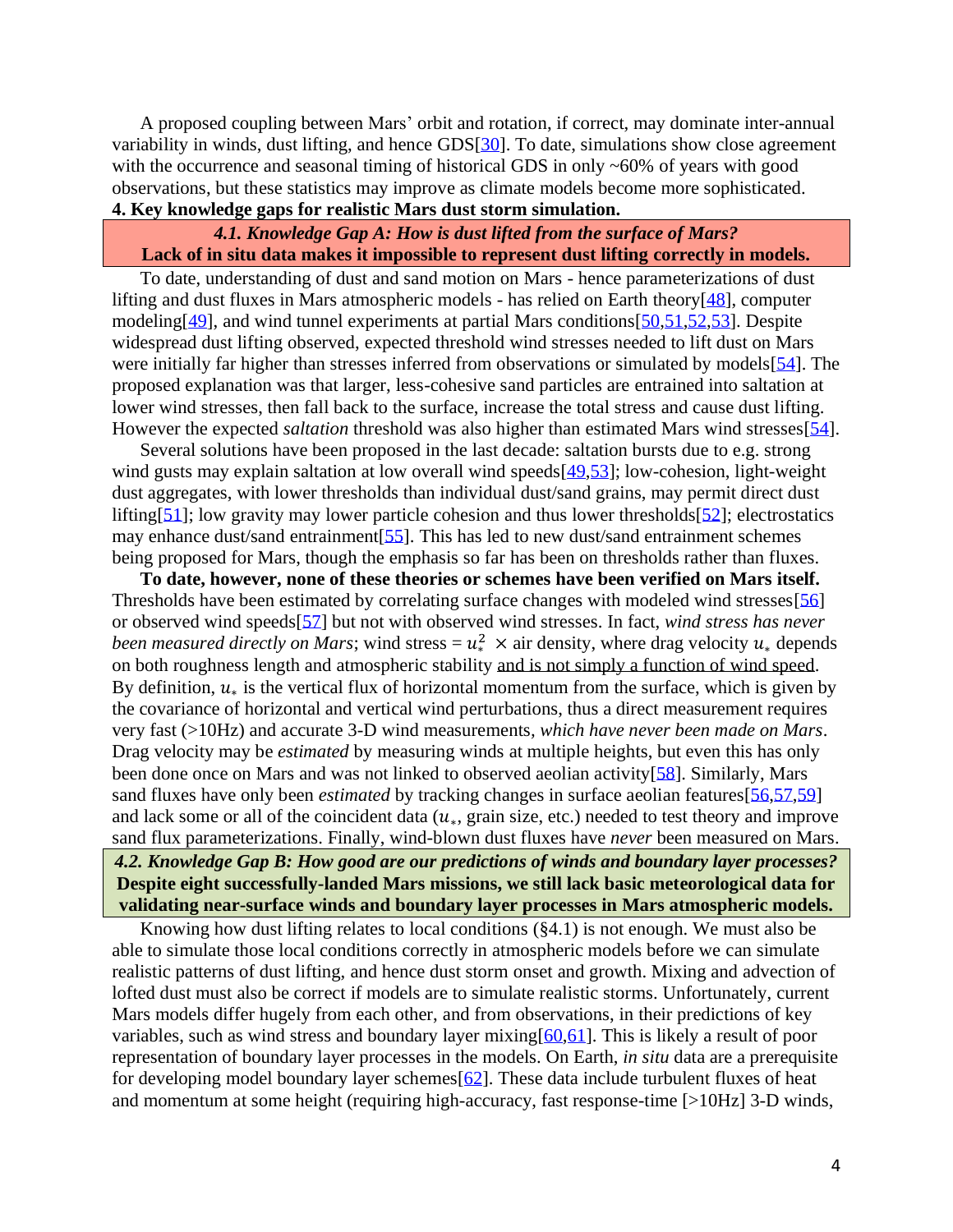as described in §4.1) and eddy characteristics as a function of height (requiring fast, accurate wind and temperature data at multiple heights). For Mars, such measurements have never been made, hence the data needed to design and test Mars-specific schemes are not yet available[\[63\]](https://www.boulder.swri.edu/~rafkin/MarsMet/MarsSfcMet.pdf).

Another major issue is the accommodation of meteorological sensors. A standalone, thin meteorological mast that perturbs the flow very little, set away from artificial sources of heating / cooling, would be ideal. Yet wind sensors are often mounted where flow from several directions is badly perturbed, while air temperature sensors are placed near to RTGs or solar panels  $[3, 9, 61]$  $[3, 9, 61]$ .

# *4.3. Knowledge Gap C: What is the surface distribution of mobile dust on Mars?* **A long timeline of orbital data is needed to characterize Mars's surface dust distribution.**

Models that allow realistic depletion/exhaustion of surface dust produce better dust storm simulations (§3.2). Such models self-consistently rearrange dust (via modeled lifting/deposition), but knowing the true surface dust distribution is vital, both as an initial state and to assess how well the model evolves it. Determining the distribution of surface dust is not easy, however. Low thermal inertia  $\Rightarrow$  thick dust cover but high values can have many interpretations [\[64\]](http://doi.org/10.1029/2001JE001580). And while low albedo  $\Rightarrow$  dust-free areas, high values may mean only microns-deep layers [\[65\]](https://doi.org/10.1016/0019-1035(84)90079-4) or immobile duststone<sup>[\[66\]](https://doi.org/10.2110/pec.12.102.0169)</sup>. IR spectroscopy can give maps of composition, grain size and maybe cementation state[\[64,](http://doi.org/10.1029/2001JE001580)[67,](https://doi.org/10.1016/j.atmosenv.2006.10.061)[68\]](http://bit.ly/DustStormsWhitePaperReferences), yet without *in situ* data to constrain them, such maps will be highly unreliable.

For these reasons, the *variation with time* of surface properties is currently most useful to determine Martian surface dust abundance and mobility. E.g. regions that darken during a GDS were likely exhausted of dust by storm lifting[\[38\]](http://doi.org/10.1029/2005JE002485). By accumulating such observations over a large number of major storms - each unique in its combination of onset timing, sources, and intensity - we can build up a picture of dust availability. Also vital are ground truth data on soil properties, and on dust lifting / deposition rates, to enable validation of orbital observations [\[69\]](http://doi.org/10.1002/2014EA000073).

## *4.4. Knowledge Gap D: What are the processes and feedbacks behind dust storm evolution?* **More data on winds and aerosols during storms, at all altitudes and times of sol, are needed to understand the radiative-dynamical-microphysical processes and feedbacks involved.**

Positive feedbacks on local winds or the large-scale circulation may increase dust lifting and drive GDS growth[\[35](http://doi.org/10.1029/2002JE001910)[,70\]](https://doi.org/10.1029/2019JE006122), with significant lifting and vertical mixing likely driven by processes that peak at certain times of sol $[6,71]$  $[6,71]$ . However, orbital observations are often restricted to a few local times, hence miss major phenomena that vary diurnally. Advection of lofted dust is also vital to storm growth[\[72\]](https://doi.org/10.1029/2019JE006106) yet direct measurements of Mars winds are only available within 2m of the surface at only a handful of locations  $[3]$ . Dust-water ice interactions may be key to producing early GDS (§3.2) but are very sensitive to poorly-known parameters such as nucleation rates and aerosol size distributions[\[5\]](http://doi.org/10.1002/2013JE004550). Similarly, storm dust fallout may be hastened by scavenging of dust particles by ice<sup>[\[5](http://doi.org/10.1002/2013JE004550)[,73\]](http://doi.org/10.1029/JB084iB06p02929)</sup>, while lifting may cease due to source dust depletion<sup>[\[39\]](http://doi.org/10.1016/j.icarus.2015.03.030)</sup> or the suppression of certain circulation components (e.g. slope winds) at high opacities  $[73]$ . Hence measuring the evolution of atmospheric conditions and aerosol properties over the lifecycle of a range of storm types, from the surface to storm top, is needed to represent these interactions correctly in models. **5. Recommendations for the coming decade.** 

Below we make four recommendations, *in order of priority*, for steps we can take over the next decade to move toward the realistic simulation and prediction of Martian dust storms.

### **Recommendation #1: Include a minimum payload of meteorological and aeolian sensors, with adequate accommodation, on all future Mars surface missions.**

Knowledge Gaps A and B can be filled by performing the following set of meteorological and aeolian measurements *simultaneously* on the Martian surface:

**Wind stress:** High-accuracy, fast-response 3-D anemometers are needed to measure  $u_*$  and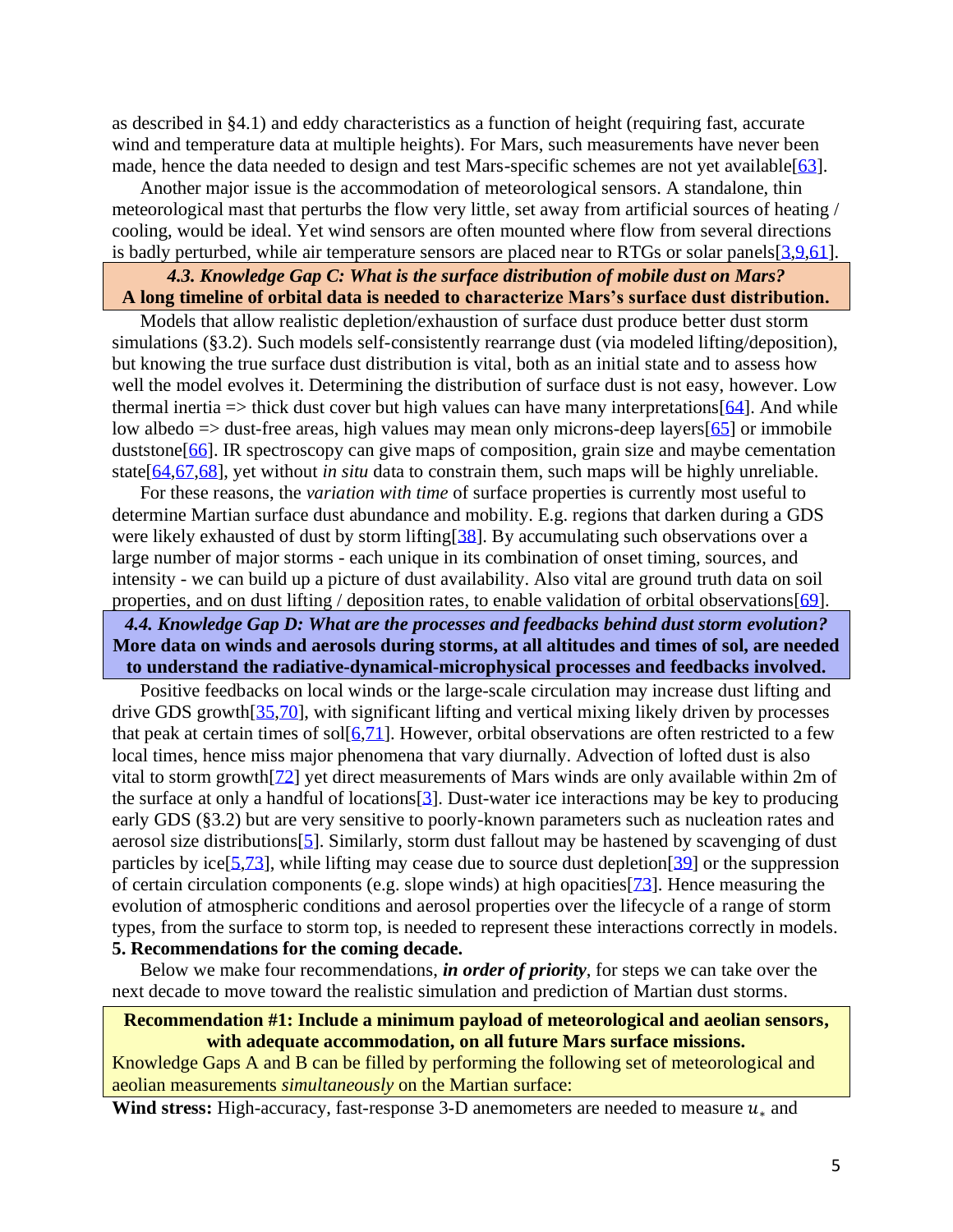hence wind stress directly (§4.1). Such sensors have been developed for Mars over several years, and are now sufficiently low-mass and low-power to permit inclusion on surface missions[\[74\]](https://doi.org/10.1121/1.4960737). **Boundary layer:** Winds and temperatures at multiple heights, plus vertical fluxes of radiation, heat, and momentum, are key to develop and validate model boundary layer schemes (§4.2). **Dust/sand flux & sizes:** These are needed to determine when thresholds are exceeded and to quantify the relationship between dust flux, sand flux, and local conditions. Sand impact and lofted dust abundance sensors will be carried on ExoMars 2022[\[75\]](https://doi.org/10.1016/j.measurement.2017.12.041), while more sophisticated flux sensors are actively in development and should be available soon in the next decade [\[76\]](https://doi.org/https:/doi.org/10.1016/j.pss.2006.05.026). **Soil properties:** Grain size distribution affects thresholds and is key to interpret lofted dust size distributions. Soil moisture affects cohesion, and temperature may also impact dust lifting[\[34\]](http://doi.org/10.1007/s11214-016-0296-6). **Electrostatics:** E-field and conductivity are needed to characterize the impact of charging on entrainment thresholds and on dust and sand fluxes[\[55\]](http://doi.org/10.1002/2016GL068463). ExoMars 2022 will carry such sensors.

**We therefore recommend an aeolian/meteorological Mars surface mission to measure:** 

- \* Fast (>10Hz), accurate 3-D winds  $@{\sim}1.5m$  and 1-D winds  $@$  two other heights ( $\sim 0.5$ , 1m)
- **\*** Dust and sand fluxes and size distributions \* Surface grain size distribution and abundance
- \* Pressure and surface temperature \* Air temperature @~0.5, 1, 1.5m \* Radiative fluxes

\* E-field and electrical conductivity \* Air and soil water content \* Soil temperature **We also recommend that such 3-D wind, pressure, temperature, dust/sand, and radiative measurements be made on all future surface missions.** *Improved aeolian and meteorological surface measurements are also urged by other White Papers[\[63,](https://www.boulder.swri.edu/~rafkin/MarsMet/MarsSfcMet.pdf)[68,77,78,79\]](http://bit.ly/DustStormsWhitePaperReferences) and MEPAG[\[7\]](https://mepag.jpl.nasa.gov/reports/MEPAGGoals_2020_MainText_Final.pdf).*

As discussed in §4.2, meteorological sensors have historically had quite poor placement with respect to mechanical &/or thermal perturbations, rendering some measurements nearly useless.

**We thus further recommend that accommodation of meteorological sensors be considered early in mission planning and a standalone meteorological mast be utilized when possible.** 

**Recommendation #2: Continue orbital monitoring of surface property variations.**  Knowledge Gap C can only be filled by determining where dust is available to be lifted, which requires long-term monitoring of the temporal evolution of surface properties on Mars.

As noted in §3.3, such monitoring could potentially let us predict whether a given dust storm can occur in the current Mars year. The problem is that, to date, we have only measured surface changes from a handful of major dust storms on Mars, which have shown great diversity.

**We therefore recommend that orbital measurements of global surface changes continue as a priority over the next decade, with new instruments flown to prevent an interruption in coverage of surface properties (and their time variation) from the loss of aging spacecraft.** *This recommendation aligns with other White papers[\[68,78\]](http://bit.ly/DustStormsWhitePaperReferences) and the NEX-SAG report[\[80\]](https://mepag.jpl.nasa.gov/reports/NEX-SAG_draft_v29_FINAL.pdf).*

**Recommendation #3: Expand orbital measurements to include winds and diurnal coverage.**  To understand the *dynamical* feedbacks that control how dust storms evolve (part of Knowledge Gap D), observing the diurnal variation of winds and dust distributions from orbit is vital.

Strong winds trigger storm onset, while dust lifting and transport are key to storm growth. Feedbacks between winds and dust loading may control most aspects of storm evolution. Yet we still lack any direct, global wind observations above ~2m altitude, with few measurements below this too. Simultaneous observations of winds and dust distributions from orbit are thus urgently needed, to validate models and determine feedbacks between the circulation and dust storms. Instruments to measure wind from Mars orbit are high-TRL and could fly in the next decade[\[81\]](https://doi.org/10.1016/j.pss.2018.05.004).

Many processes - especially dust lifting, vertical mixing, and transport - vary greatly with